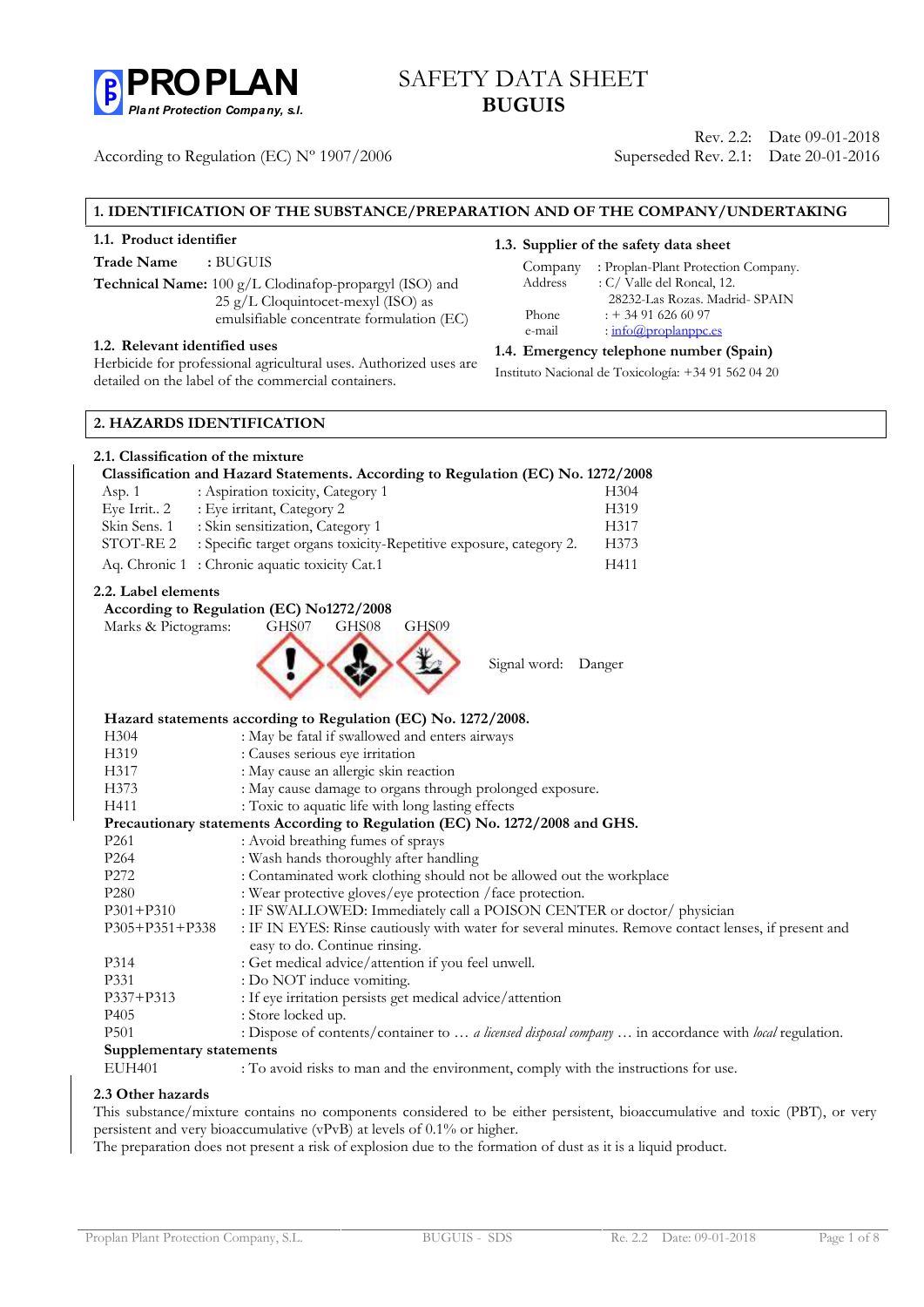## **3. COMPOSITION/INFORMATION ON INGREDIENTS**

#### Preparation/ Mixture.

Identity and classification of dangerous components:

|                                                                                                                              | $CAS-N0$ .                         | $EC-No.$  | <b>Classification and Sentences</b>                                                         |                                                               | Conc.                |
|------------------------------------------------------------------------------------------------------------------------------|------------------------------------|-----------|---------------------------------------------------------------------------------------------|---------------------------------------------------------------|----------------------|
| <b>Chemical identity</b>                                                                                                     |                                    |           | Reg (EC) 1272/2008                                                                          |                                                               | (w/w)                |
| ISO Name: clodinafop-propargyl<br>IUPAC Name: 2-propynyl (R)-2-[4-(5-chloro-3-fluoro-<br>2-pyridinyloxy)-phenoxy]-propionate | 105512-06-9                        | 600-662-6 | Acute Tox. 4<br><b>STOT RE2</b><br>Skin Sens. 1<br>Aquatic Acute 1<br>Aquatic Chronic 1     | H <sub>3</sub> 02<br>H <sub>373</sub><br>H317<br>H400<br>H410 | 10,4%                |
| ISO Name: Cloquintocet-mexyl<br>IUPAC Name: (RS)-1-methylhexyl (5-chloroquinolin-<br>8-yloxy) acetate (IUPAC)                | 99607-70-2                         | 619-447-3 | Skin Sens. 1                                                                                | H317                                                          | 2,6%                 |
| Surfactant (mixture containing anionic sulphonate)                                                                           | Proprietary                        |           | Skin Irrit. 2<br>Eye Dam. 1<br>Acute Tox. 4 (Inh)<br>STOT-SE 3 (Resp. S.)<br>Aq. Chronic. 3 | H <sub>315</sub><br>H318<br>H332<br>H335<br>H412              | $>1:5\%$             |
| Solvents (mixture containing solvent naphta*)                                                                                | $*64742 - 94 - 5$ $*265 - 198 - 5$ |           | Asp. Tox. 1<br>STOT SE 3 (CNS)<br>Eye Irrit.2<br>Aq. Chronic 2                              | H304<br>H <sub>336</sub><br>H319<br>H411                      | $>60\%$ ;<br>$<85\%$ |

For the full text of the H-statements mentioned in this section, see section 16.

### **4. FIRST AID MEASURES**

### **4.1. Description of first measures**

| General advice:                          | Never give fluids or induce vomiting if patient is unconscious or is having convulsions.                                                                                                                                                      |
|------------------------------------------|-----------------------------------------------------------------------------------------------------------------------------------------------------------------------------------------------------------------------------------------------|
|                                          | Consult a physician. Show this safety data sheet to the doctor in attendance.                                                                                                                                                                 |
| If inhaled:                              | If breathed in, move person into fresh air. Consult a physician.                                                                                                                                                                              |
| In case of skin contact:                 | Wash with plenty of soap and water, including hair and under fingernails. Consult a physician if irritation<br>occurs.                                                                                                                        |
| In case of eye contact:                  | Immediately rinse eyes with a large amount of running water as a precaution. Hold eye lids apart to<br>rinse the entire surface of de eyes and lids for at least 15 minutes. Remove contact lenses. If effects<br>occur, consult a physician. |
| If swallowed:                            | <b>DO NOT INDUCE VOMITING:</b> contains petroleum distillates and/or aromatic solvents. Seek<br>medical advice immediately and show this safety sheet.                                                                                        |
| 4.2. Most important symptoms and effects |                                                                                                                                                                                                                                               |
|                                          | Exposure may cause irritation to eye, skin and breathing tract. If swallowed nausea and vomiting may<br>occur.                                                                                                                                |
|                                          | 4.3. Indication of any immediate medical attention and special treatment needed                                                                                                                                                               |
|                                          | There is no specific antidote available. Treat symptomatically. Do not induce vomiting: contains<br>petroleum distillates and/or aromatic solvents.                                                                                           |

### **5. FIRE-FIGHTING MEASURES**

# **5.1. Extinguishing media** Small fires: Use water spray, alcohol-resistant foam, dry chemical or carbon dioxide. Large fires: Use alcohol-resistant foam. Extinguishing media which must not be used for safety reasons: Do not use a solid water stream as it may scatter and spread fire. **5.2. Special hazard arising from the substance or mixture** Hazardous decomposition products formed under fire conditions. Combustion products include: carbon oxides, nitrogen oxides, hydrogen chloride and hydrogen fluoride **5.3. Advice for firefighters** Wear full protective clothing and self-contained breathing apparatus for firefighting if necessary. Further information: Do not allow run-off from firefighting to enter drains or water courses. Cool closed containers exposed to fire with water spray. Review the "Accidental Release Measures" and the "Ecological Information" sections of this (M)SDS.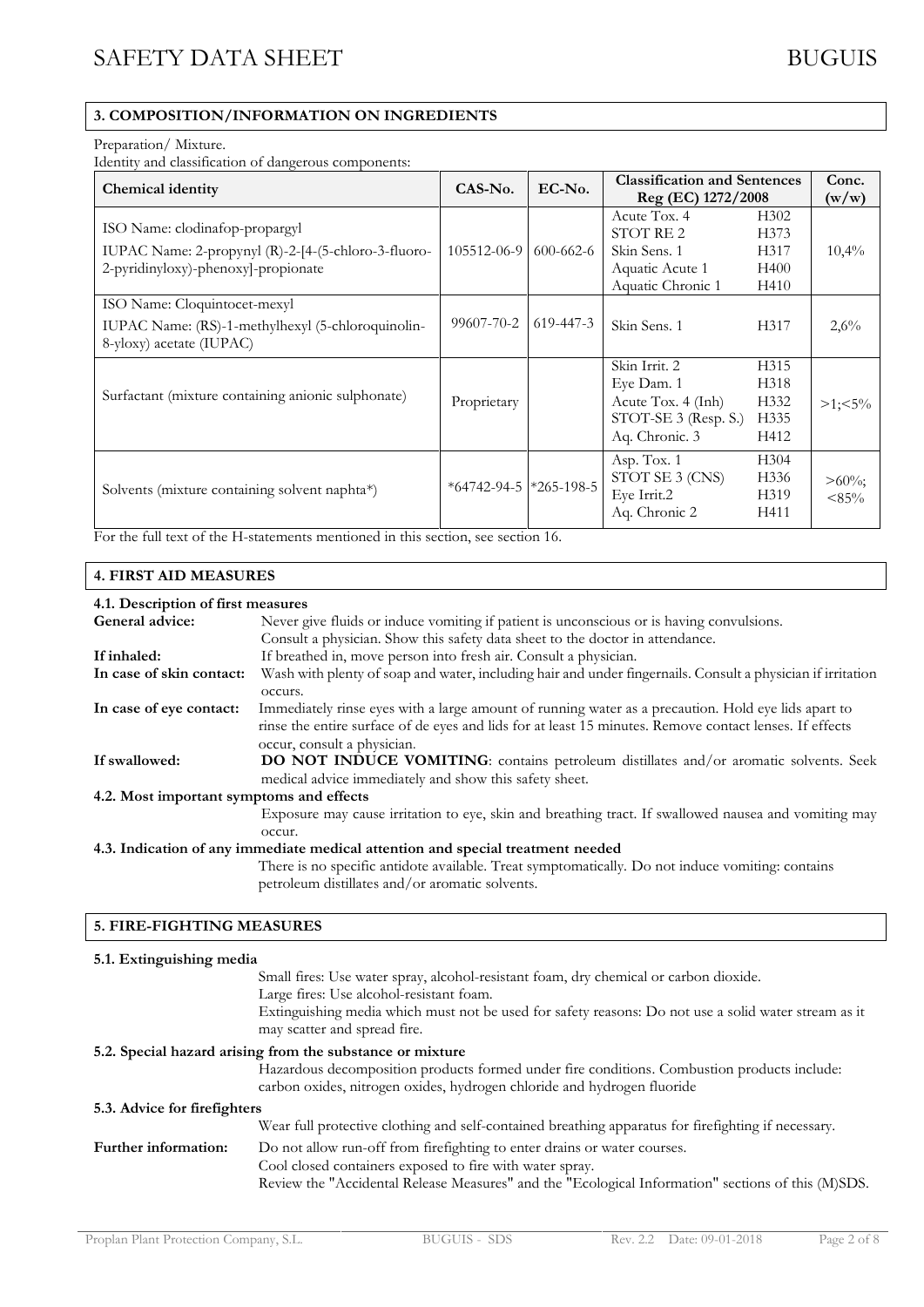### **6. ACCIDENTAL RELEASE MEASURES**

### **6.1. Personal precautions, protective equipment and emergency procedures**

### *6.1.1. For non-emergency personnel*

Wear suitable protective equipment (including personal protective equipment referred to under section 8 of this safety data sheet) to prevent any contamination of skin, eyes and personal clothing.

Remove all ignition sources, avoid vapour or mists formation and ensure adequate ventilation.

Follow the emergency procedures established at the site (factory, warehouse, etc.), such as the need to evacuate the danger area, or consult an expert.

### *6.1.2 For emergency personnel*

There are not limited materials for personal protective clothing. Wear safety glasses with side shields or chemical goggles, rubber gloves, rubber boots, long-sleeved shirt, long pants, head covering and a approved pesticide respirator with a filter for aromatic solvents.

### **6.2. Environmental precautions**

Keep product away from drains, surface and ground water. Discharge into the environment must be avoided.

### **6.3. Methods and materials for containment and cleaning up**

### *6.3.1. Advice on how contain a spill.*

Do not allow wash or firefighting water to contaminate water supplies or enter in public drainage: use bounders or covers to protect drains.

Contain and collect spillage with non-combustible absorbent material, (e.g. sand, earth, diatomaceous earth, vermiculite) and place in container for disposal according to local / national regulations (see section 13).

### *6.3.2. Advice on how to clean up a spill.*

- a) Neutralization techniques: not applicable.
- b) Decontamination techniques: Contain and collect spillage with non-combustible adsorbent material, (e.g. sand, earth, diatomaceous earth, vermiculite) and place in container for disposal according to local / national regulations (see section 13). Wash the spill area with water containing a strong detergent, absorb with pet litter or other absorbent material, sweep up and place in a chemical container
- c) Adsorbent materials: sand, earth, diatomaceous earth, vermiculite.
- d) Cleaning techniques: Wash the spill area with water containing a strong detergent, absorb with pet litter or other absorbent material, sweep up and place in a chemical container. Seal the container and handle in an approved manner (dispose as local regulatory management for dangerous residues). Flush the area with water to remove any residue.
- e) Vacuuming techniques: not required.
- f) Equipment required for containment/clean up: brooms, shovel and container for dangerous residues.

#### **6.4. Reference to other sections**

See section 8 and 13 of this safety data sheet.

# **7. HANDLING AND STORAGE**

### **7.1. Precautions for safe handling**

The usual precautions for handling chemicals should be observed. Prevent handling of incompatible materials, such as acids, alkalis and strong oxidizing agents.

Prevent the release of the substance to the environment, such as avoiding spills or keeping away from drains. Provide bounders and/or covers to protect drains.

Containment and/or segregation is the most reliable technical protection measure if exposure cannot be eliminated. The extent of these protection measures depends on the actual risks in use. If airborne mists or vapours are generated, use local exhaust ventilation controls. Assess exposure and use any additional measures to keep airborne levels below any relevant exposure limit. Where necessary, seek additional occupational hygiene advice.

Not to eat, drink and smoke in work areas.

Avoid contact with skin and eyes. To wash hands after use and to remove contaminated clothing and protective equipment before entering eating areas.

## **7.2. Conditions for safe storage, including any incompatibilities**

- *Advices on specific storage to manage risks associated with:*
- i) Explosive atmospheres : Non-relevant risk. Keep container tightly closed in a dry and well-ventilated place.
- ii) Corrosive conditions : Non-relevant risk.
- iii) Flammability hazards iv) Incompatible substances or mixtures : Non-relevant risk if the product is maintained in its closed containers. v) Evaporative conditions : Non-relevant risk. vi) Potential ignition sources : Non-relevant risk. at room temperature (<40ºC). When containers are opened, keep away from heat sources and electrical sparks.

### *Advices on how to control the effects of:*

- 
- i) Weather conditions : Non-relevant effects.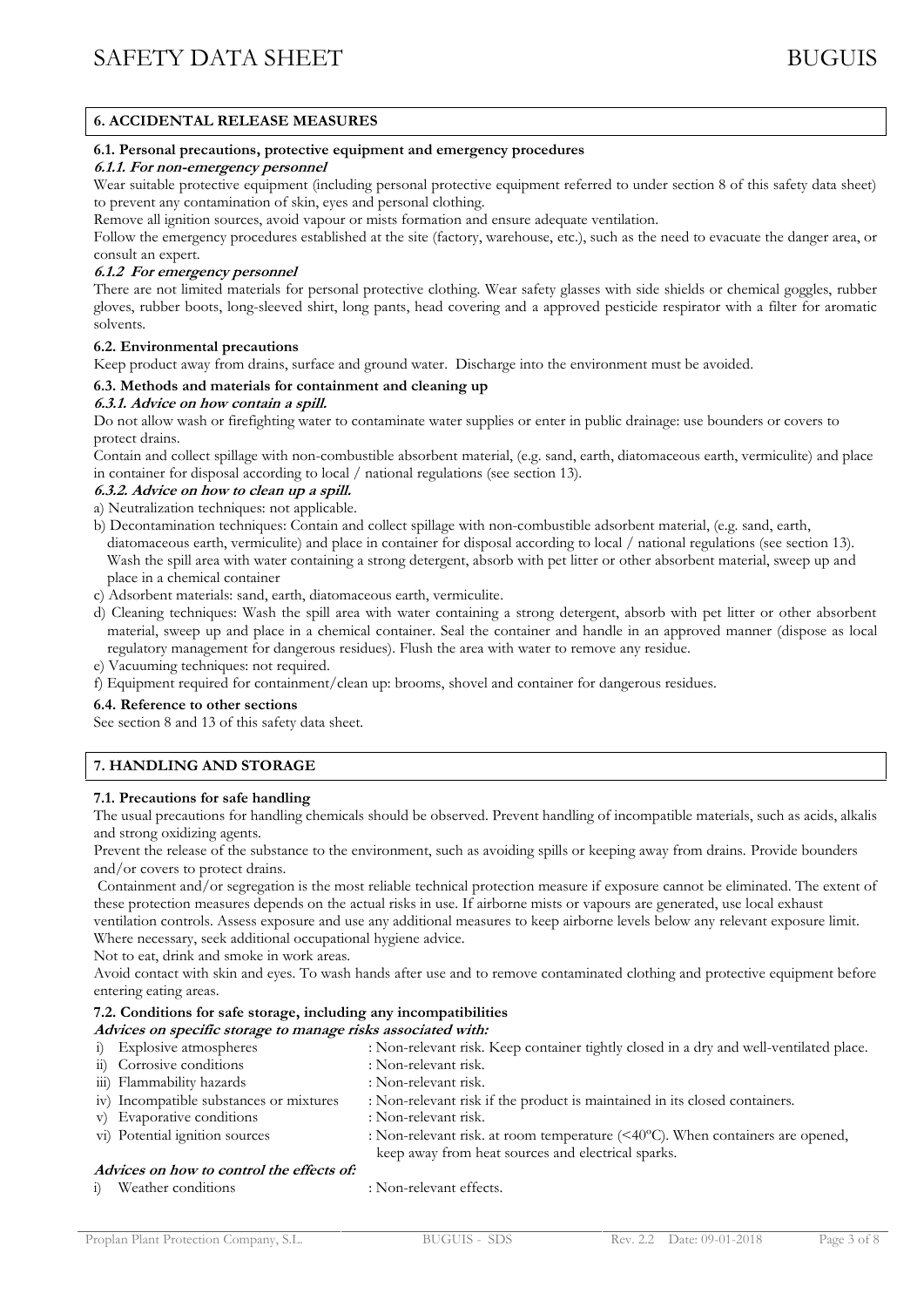- ii) Ambient pressure : Non-relevant effects. iii) Temperature : Non-relevant effects. However height temperature derived from fires can produce decomposition in toxic gases. Store in cool and dry place.
- iv) Sunlight : Non-relevant effects.
- v) Humidity : Non-relevant effects if the product is maintained in its closed containers.
- vi) Vibration : Non-relevant effects.

# *Stabilizers and antioxidants are not required to maintain the integrity of the substance.*

# *Other advices:*

- i) Areas where product be handled must be well ventilated.
- ii) Quantity limits under storage conditions: Non limited quantity. It depends from warehouse conditions according to the legal requirements.
- iii) Packaging compatibilities: Stanley-steel or coextruded high density polyethylene multilayer containers are recommended for packaging.

# **7.3. Specific end use(s)**

Agrochemical product for herbicide use in the crops protection. Professional use.

All crop protection preparations put in the Union European market must be approved by the competent authorities and detailed labels are established for each case, including use and safety indications. Before to use, final users (farmers) must read carefully these packaging labels.

# **8. EXPOSURE CONTROLS/PERSONAL PROTECTION**

# **8.1 Control parameters**

No national (Spain) biological limit value has been established for this product.

| <b>Components</b>          | Exposure $limit(s)$            | Value type | <b>Notes</b> |
|----------------------------|--------------------------------|------------|--------------|
| Clodinafop-propargyl       | $0.1 \text{ mg/m}^3$           | 8 h TWA    |              |
| Cloquintocet-mexyl         | $10 \text{ mg/m}^3$            | 8 h TWA    |              |
| Solvent naphta (petroleum) | 15 ppm or 52 mg/m <sup>3</sup> | 8 h TWA    |              |

### **8.2. Exposure controls**

### *8.2.1. Appropriate engineering control*

Monitoring plan should be established by an expert in occupational hazards, according to frequency, exposure time and prevention measures (ventilation, personal protection equipment, values obtained in previous controls, etc.).

### *8.2.2. Personal protective equipment*

Workers in manufacturing facilities should use the following Personal Protective Equipment. Applicators must follow instructions on the packaging label.

Protective measures: The use of technical measures should always have priority over the use of personal protective equipment. When select personal protective equipment, seek appropriate professional advice. Personal protective equipment should be certified to appropriate standards. The type of protective equipment must be selected according to the concentration and amount of the dangerous substance at the specific workplace.

- Eye/face protection: Safety glasses with side-shields. Where contact with the liquid is likely, chemical goggles are recommended. Use equipment for eye protection tested and approved under appropriate government standards.
- Skin protection:
	- Hand protection: Handle with gloves for chemical products. Gloves of Neoprene; Nitrile/butadiene rubber ("nitrile" or "NBR"); Ethyl vinyl alcohol laminate("EVAL"). Polyvinyl chloride ("PVC" or "vinyl") must be inspected prior to use. Use proper glove removal technique (without touching glove's outer surface) to avoid skin contact with this product. Dispose of contaminated gloves after use in accordance with applicable laws and good laboratory practices. Wash and dry hands.
	- Others: Work clothes (long-sleeved shirt, long pants).
- Respiratory protection: For most conditions, no respiratory protection should be necessary. However, when airborne exposure guidelines and/or comfort levels may be exceeded use an approved air-purifying respirator (combination gas, vapour and particulate filter). Use a self-contained breathing apparatus in cases of emergency spills, when exposure levels are unknown, or under any circumstances where air-purifying respirators may not provide adequate protection.
- Hygiene measures: Handle in accordance with good industrial hygiene and safety practice. Wash hands before breaks and at the end of workday.

### *8.2.3. Environmental exposure controls*

Rooms where product be handled must be well ventilated (natural or forced ventilation). Avoid formation of dust, mist and/or vapour.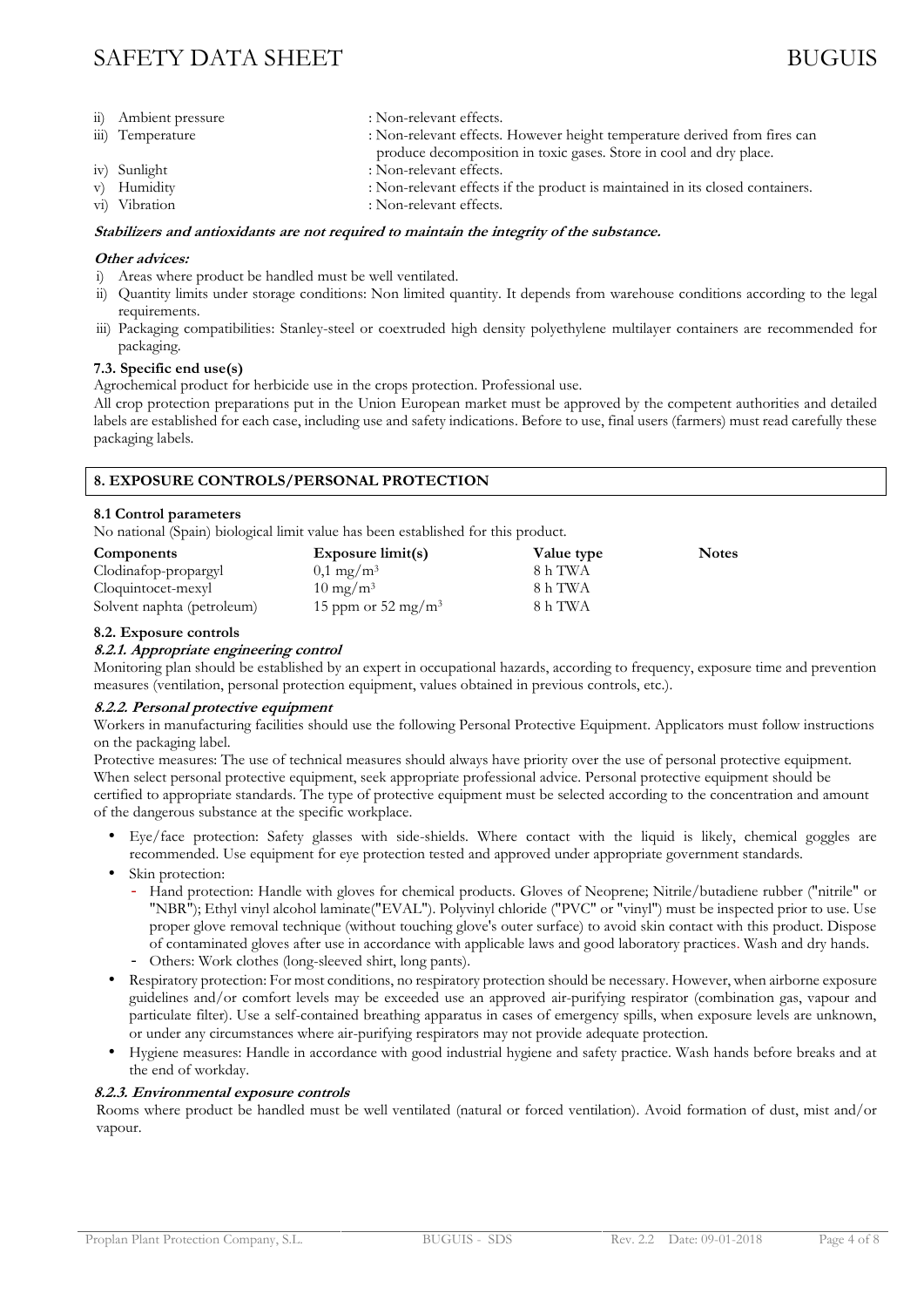# **9. PHYSICAL AND CHEMICAL PROPERTIES**

### **9.1 Information on basic physical and chemical properties**

| Appearance                |                                                                                                                |
|---------------------------|----------------------------------------------------------------------------------------------------------------|
| Form                      | : Liquid.                                                                                                      |
| Color                     | : dark yellow                                                                                                  |
| Odour                     | : characteristic                                                                                               |
| Odour threshold           | : no data available                                                                                            |
| pH                        | : 4,5 $(1\% \text{ w/v}$ aqueous dispersion)                                                                   |
| Melting point             | : not applicable                                                                                               |
| Boiling point             | : not applicable                                                                                               |
| Flash point               | : $68^{\circ}$ C                                                                                               |
| Evaporation rate          | : no data available                                                                                            |
| Flammability (solid)      | : not applicable (liquid)                                                                                      |
| <b>Explosive limits</b>   | : not applicable (mixture)                                                                                     |
| Vapour pressure           | : no data available                                                                                            |
| Vapour density            | : no data available                                                                                            |
| Relative density          | : 0,9611 at $20^{\circ}$ C                                                                                     |
| Solubility(ies)           | : Not soluble in water but miscible; it forms stable emulsions with water at a wide<br>rate of concentrations. |
| Partition coefficient     | : not applicable (mixture)                                                                                     |
| Auto-ignition temperature | : $456,5 \pm 9,2$ °C at 760,4 mm Hg                                                                            |
| Decomposition temperature | : not applicable                                                                                               |
| <b>Viscosity</b>          | : Dynamic viscosity: 2,84 cPs at 20°C; 2,60 cPs at 40°C                                                        |
|                           | Kinematic viscosity: 2,96 cSt at 20°C; 2,71 cSt at 40°C                                                        |
| Explosive properties      | : non-explosive properties                                                                                     |
| Oxidizing properties      | : non-oxidizing properties                                                                                     |

#### **9.2. Other information.**

No other properties which are influence in safety are known.

| 10. STABILITY AND REACTIVITY             |                                                                                                                                                                                                         |
|------------------------------------------|---------------------------------------------------------------------------------------------------------------------------------------------------------------------------------------------------------|
| 10.1. Reactivity                         | : Stable mixture; non hazardous properties derived of its reactivity are expected<br>according to the molecular structure of its ingredients.                                                           |
| 10.2. Chemical stability                 | : Stable mixture under normal conditions. Physically and chemically stable for at<br>least 2 years when stored in the original unopened sales container at room<br>temperatures $(10-35\text{°C})$ .    |
| 10.3. Possibility of hazardous reactions | : No hazardous reactions are known.                                                                                                                                                                     |
| 10.4. Conditions to avoid                | : Extreme temperatures $(<5^{\circ}; >40^{\circ}C)$ , sunlight.                                                                                                                                         |
| 10.5. Incompatible materials             | : Strong bases an acids can decompose the product giving other more toxic<br>substances; strong oxidizing agents react with organic substances liberating<br>excessive heat and other toxic substances. |
| 10.6. Hazardous decomposition products   | : Hazardous combustion products formed under fire conditions: carbon oxides<br>(COx) and nitrogen oxides (NOx), hydrogen chloride (HCl) and hydrogen<br>fluoride (HF).                                  |
|                                          |                                                                                                                                                                                                         |

## **11. TOXICOLOGICAL INFORMATION**

| Acute toxicity                            | : Not classified as acute toxicant according to criteria from Regulation (EC)<br>1272/2008 (CLP)                                    |
|-------------------------------------------|-------------------------------------------------------------------------------------------------------------------------------------|
| $LD50$ Oral – rat                         | : 5000 mg/kg bw (preparation)                                                                                                       |
| $LD50$ Dermal $-$ rat                     | : >2000 mg/kg bw (preparation)                                                                                                      |
| LC50 Inhalation $-$ rat (4 h)             | $\therefore$ 5,31 mg/L air (max. achievable conc.) (preparation)                                                                    |
| Skin corrosion/irritation                 | : Not classified as according to criteria from Regulation (EC) 1272/2008 (or CLP)<br>Mildly irritant (GHS Cat.3) (preparation)      |
| Serious eye damage/eye irritation         | : Eye Irrit, category 2 (CLP): H319 Causes serious eye irritation; Irritating to eyes<br>(GHS Cat. 2A) (preparation).               |
| Respiratory or skin sensitization         | : Skin Sens. 1: Skin Sensitize, category 1(CLP) H317 May cause an allergic skin<br>reaction; Sensitizer (GHS Cat. 1B) (preparation) |
| Germ cell mutagenicity<br>Carcinogenicity | : Not classified due to this hazard according to CLP criteria.<br>: Not classified due to this hazard according to CLP criteria.    |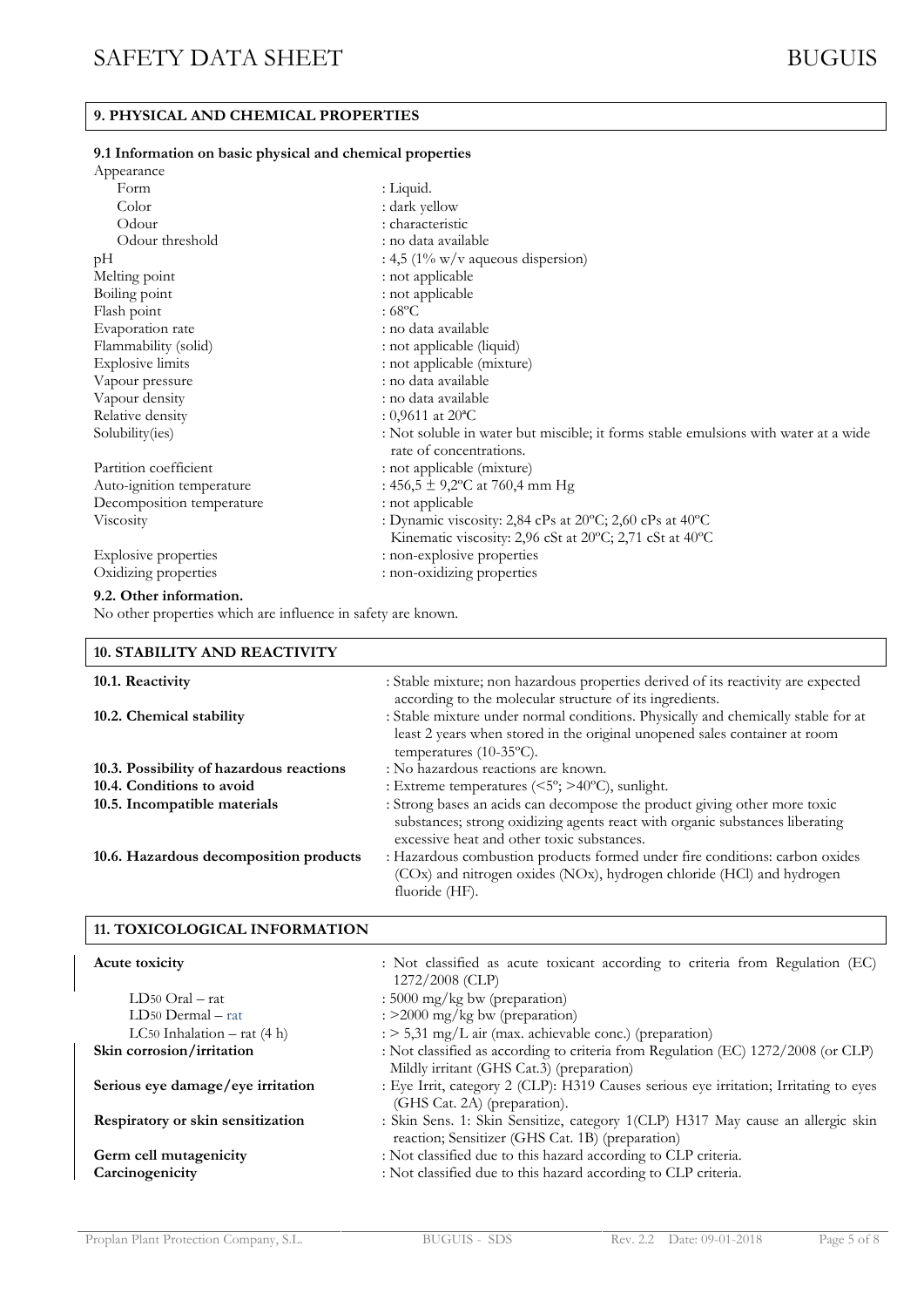| Reproductive toxicity<br>STOT - RE | : Not classified due to this hazard according to CLP criteria.<br>: Not classified due to this hazard according to CLP criteria                                                                                                                                             |
|------------------------------------|-----------------------------------------------------------------------------------------------------------------------------------------------------------------------------------------------------------------------------------------------------------------------------|
| Aspiration hazard                  | A repetitive exposure to clodinafop-propargyl may cause anemia.<br>: Aspiration toxicity, category 1. Contains solvent naphta: Small amounts of liquid<br>aspirated into the lungs during ingestion or from vomiting may cause chemical<br>pneumonitis or pulmonary oedema. |
| Other information                  | : NDA                                                                                                                                                                                                                                                                       |

### **12. ECOLOGIC INFORMATION**

Unless otherwise specified (preparation), all data in this section correspond to active ingredient Clodinafop propargyl **12.1. Toxicity** : Claasified as Aquatic Chronic 2: Aquatic chronic toxicity, category 2 (CLP) H411 Toxic to aquatic life with long lasting effects. **Aquatic organisms:**

| Toxicity in fish                                            |                                                                                                  |                   |                      |  |
|-------------------------------------------------------------|--------------------------------------------------------------------------------------------------|-------------------|----------------------|--|
| Fish - Acute LC50 - 96 h                                    | : 0,21 mg/l Lepomis macrochirus (bluegill)                                                       |                   |                      |  |
| Fish-chronic NOEC -28 days                                  | : 0,10 mg/L Lepomis macrochirus (bluegill)                                                       |                   |                      |  |
| Toxicity to <i>daphnia</i> and other aquatic invertebrates. |                                                                                                  |                   |                      |  |
| Acute IC50-48h                                              | : 62,3 mg/l Daphnia magna (water flea) (preparation)                                             |                   |                      |  |
| Chronic -21 days NOEC                                       | $: 0,23$ mg/l Daphnia magna                                                                      |                   |                      |  |
| Toxicity in algae and aquatic plants                        |                                                                                                  |                   |                      |  |
| EC <sub>50</sub> (acute72 h)                                | : Pseudokirchneriella.subcapitata: $E_bC_{50}$ > 100 mg/l; $ErC_{50}$ > 100 mg/l (preparation)   |                   |                      |  |
| Toxicity in higher plants                                   |                                                                                                  |                   |                      |  |
| $EC_{50}$ (7 days) fronds biomass                           | : >1,4 mg/l Lemna gibba                                                                          |                   |                      |  |
| <b>Terrestrial organisms</b>                                |                                                                                                  |                   |                      |  |
| Acute toxicity - LC50 2 weeks                               | : 197 mg/kg dry soil (Earthworm - Eisenia foetida)                                               |                   | Moderate             |  |
| <b>Effects on honeybees</b>                                 |                                                                                                  |                   |                      |  |
| Acute oral toxicity LD50 (48 h)                             | : $>93,7 \mu g/$ bee                                                                             |                   |                      |  |
| Effects on other arthropod species                          |                                                                                                  |                   |                      |  |
| Aphidius rhopalosiphi                                       | : LR50 = 3,1 g/ha (48 hour)                                                                      |                   | – Harmful at 1 kg/ha |  |
| Typhlodromus pyri                                           | : LR50 = 20 g/ha (7 day)                                                                         |                   | - Harmful at 1 kg/ha |  |
| <b>Effects</b> on birds                                     |                                                                                                  |                   |                      |  |
| Acute oral toxicity LD50 rat                                | : 1363 mg/kg <i>Colinus virginianus</i> (bobwhite quail)                                         |                   |                      |  |
| Short-term LD50/LC50                                        | : >980 mg/kg bw/day (Colinus virginianus) - bobwhite quail                                       |                   |                      |  |
| <b>Effect on mammals</b>                                    |                                                                                                  |                   |                      |  |
| Acute oral toxicity LD50                                    | $: 5000$ mg/kg bw (preparation)                                                                  |                   |                      |  |
| 12.2. Persistence and degradability                         |                                                                                                  |                   |                      |  |
| Soil degradation (aerobic) DT50 (typical)                   | $: 0, 8$ days                                                                                    | Non-persistent    |                      |  |
| DT50 (lab at $20^{\circ}$ C) : 0.8 days                     |                                                                                                  | Non-persistent    |                      |  |
| DT90 (lab at $20^{\circ}$ C) : 2,5 days                     |                                                                                                  |                   |                      |  |
| Aqueous photolysis (20°C) pH 7- DT50                        | : 24 days                                                                                        | Slow              |                      |  |
| Aqueous hydrolysis 20°C,                                    | : 4,87 days (pH 7)                                                                               | Non-persistent.   |                      |  |
| $pH (5-7-9) - DT50$                                         | $(17,0$ d at pH 4 26,8 d at pH 5 and 0.07 d at pH 9).                                            |                   |                      |  |
| 12.3. Bioaccumulative potential                             | : Low (calculated)                                                                               |                   |                      |  |
| Octanol-water partition coefficient, Kow                    | : $logPow = 3.9 (20°C; pH 7)$                                                                    |                   |                      |  |
| Bio-concentration factor (BCF)                              | : 34 (trigger for BCF: 100)- Low potential.                                                      |                   |                      |  |
| 12.4. Mobility in soil                                      |                                                                                                  |                   |                      |  |
| Freundlich isothermconstant                                 | : Sorption coefficient $Kf = 88,4$                                                               |                   |                      |  |
|                                                             | Affinity $Kfoc = 1466$                                                                           | Slightly mobile   |                      |  |
| GUS leaching potential index (calculated)                   | : -0,08 (calculated)                                                                             | Low leachability. |                      |  |
|                                                             | This parameter is an indicator and given here to provide a general indication<br>of hazard only. |                   |                      |  |
| 12.5. PBT and vPvB assessment                               | : no required (according to available data of BCF and Kow)                                       |                   |                      |  |
| 12.6. Other adverse effects                                 | : unknown                                                                                        |                   |                      |  |
|                                                             |                                                                                                  |                   |                      |  |

# **13. DISPOSAL CONSIDERATIONS**

#### **13.1 Waste treatment methods Product**

Offer surplus and non-recyclable product to a licensed disposal company. Contact a licensed professional waste disposal service to dispose of this material. Do not contaminate ponds, waterways or ditches with chemical or used container. Do not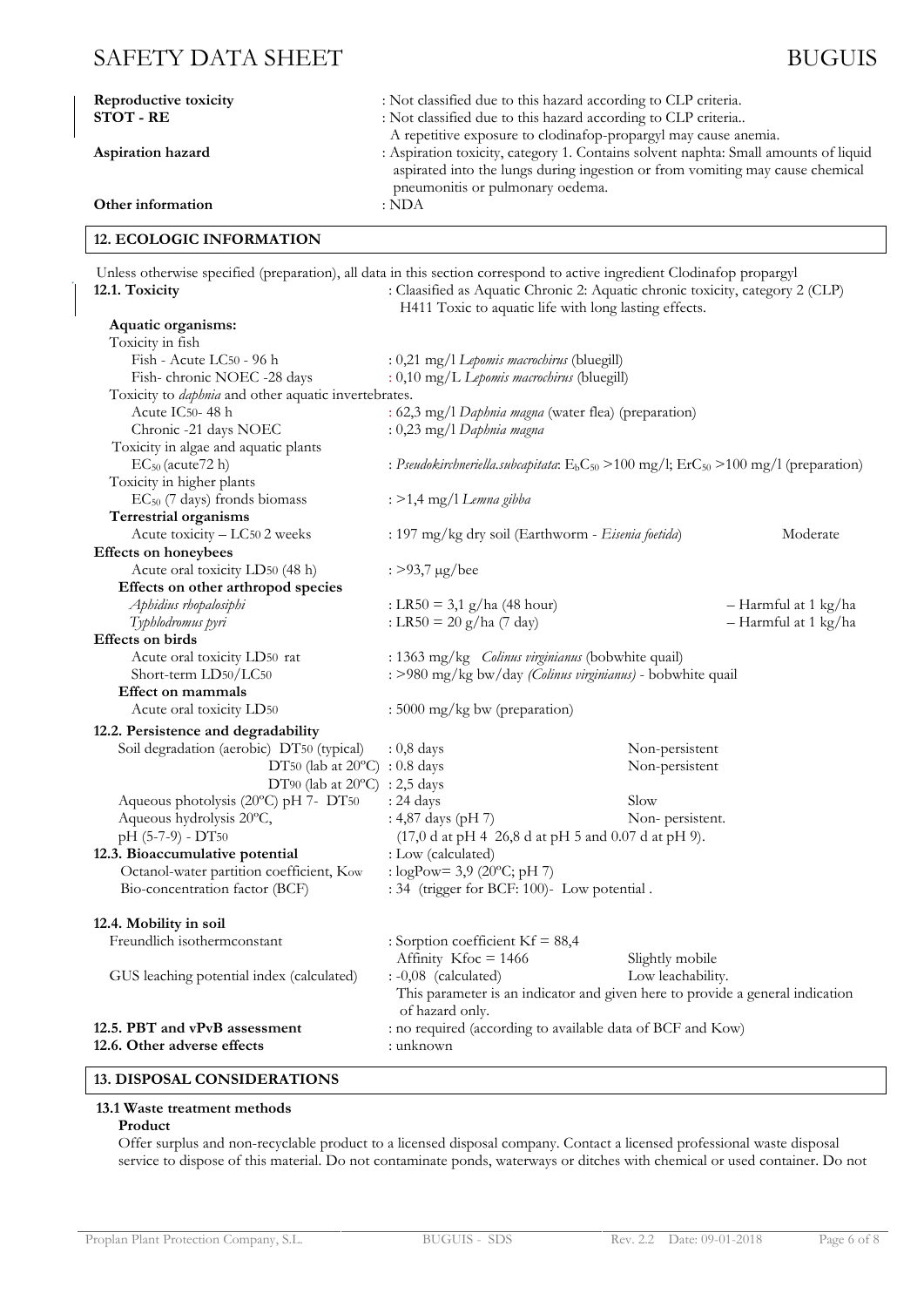dispose of waste into sewer. Where possible recycling is preferred to disposal or incineration. If recycling is not practicable, dispose of in compliance with local regulations.

#### **Contaminated packaging**

Empty remaining contents. Triple rinse containers. Empty containers should be taken for local recycling or waste disposal in accordance with applicable regulations. Do not re-use empty containers. The preferred options are to send to licensed declaimer or permitted incinerator.

#### **Information relevant for the safety of persons conducting waste management activities**

Apply in every case the necessary protection equipment. See information given in Section 8 of this safety data sheet.

| <b>14. TRANSPORT INFORMATION</b>                                                                                                                                                                                                                                                              |                                                                                                          |                                              |                 |  |
|-----------------------------------------------------------------------------------------------------------------------------------------------------------------------------------------------------------------------------------------------------------------------------------------------|----------------------------------------------------------------------------------------------------------|----------------------------------------------|-----------------|--|
| <b>UN Number</b><br><b>Transport designation</b>                                                                                                                                                                                                                                              | :UN 3082<br>: ENVIRONMENTALLY HAZARDOUS SUBSTANCE, LIQUID, N.O.S.(clodinafop-<br>propargyl in solution). |                                              |                 |  |
| ADR/RID/ADN (European Agreement concerning the International Carriage of Dangerous Goods by Road/<br>Regulation concerning the International Carriage of Dangerous Goods by Rail / European Agreement concerning the<br><b>International Carriage of Dangerous Goods by Inland Waterways)</b> |                                                                                                          |                                              |                 |  |
| Class ADR/RID/ADN                                                                                                                                                                                                                                                                             | : 9                                                                                                      | H.I. Number                                  | : 90            |  |
| Classification code                                                                                                                                                                                                                                                                           | : M6                                                                                                     | Transport category                           | : 3             |  |
| Packaging group                                                                                                                                                                                                                                                                               | $:\mathop{\rm III}$                                                                                      | Tunnel restriction code : (E) - only for ADR |                 |  |
| Marking and labelling                                                                                                                                                                                                                                                                         | : Class 9 hazard label + Environmentally hazardous mark                                                  |                                              |                 |  |
| <b>IMDG-Code</b> (International Maritime Dangerous Goods Code)                                                                                                                                                                                                                                |                                                                                                          |                                              |                 |  |
| Class ADR/RID/ADN                                                                                                                                                                                                                                                                             | : 9                                                                                                      | Packaging group                              | $\cdot$ III     |  |
| Marine pollutant                                                                                                                                                                                                                                                                              | $:$ YES                                                                                                  |                                              |                 |  |
| Marking and labelling                                                                                                                                                                                                                                                                         | : Class 9 hazard label + Environmentally hazardous mark                                                  |                                              |                 |  |
| Transport in bulk according to Annex II : Not applicable. Product is not transported in bulk<br>of MARPOL 73/78 and IBC Code:                                                                                                                                                                 |                                                                                                          |                                              |                 |  |
| <b>IATA-ICAO</b> (Technical Instructions for the Safe Transport of Dangerous Goods by Air)                                                                                                                                                                                                    |                                                                                                          |                                              |                 |  |
| <b>IATA-ICAO Class</b>                                                                                                                                                                                                                                                                        | : 9                                                                                                      | Packaging group                              | $:\mathrm{III}$ |  |
| Marking and labelling                                                                                                                                                                                                                                                                         | : Class 9 hazard label + Environmentally hazardous mark                                                  |                                              |                 |  |
|                                                                                                                                                                                                                                                                                               |                                                                                                          |                                              |                 |  |

### **15. REGULATORY INFORMATION**

### **15.1. Safety, health and environmental regulations/legislation specific for the substance or mixture**

COUNCIL DIRECTIVE 98/24/EC of 7 April 1998 on the protection of the health and safety of workers from the risks related to chemical agents at work

REGULATION (EC) No 1107/2009 of the European Parliament and of the Council of 21 October 2009 concerning the placing of plant protection products on the market and repealing Council Directives 79/117/EEC and 91/414/EEC

REGULATION (EC) No 1272/2008 of the European Parliament and of the Council of 16 December 2008 on classification, labelling and packaging of substances and mixtures, amending and repealing Directives 67/548/EEC and 1999/45/EC, and amending Regulation (EC) No 1907/2006.

REGULATION (EC) No 1907/2006 of the European Parliament and of the Council of 18 December 2006 concerning the Registration, Evaluation, Authorisation and Restriction of Chemicals (REACH), establishing a European Chemicals Agency, amending Directive 1999/45/EC and repealing Council Regulation (EEC) No 793/93 and Commission Regulation (EC) No 1488/94 as well as Council Directive 76/769/EEC and Commission Directives 91/155/EEC, 93/67/EEC, 93/105/EC and 2000/21/EC

COMMISSION REGULATION (EU) 2015/830 of 28 May 2015 amending Regulation (EC) No 1907/2006 of the European Parliament and of the Council on the Registration, Evaluation, Authorisation and Restriction of Chemicals (REACH)

#### **15.2. Chemical safety assessment**

Not required. Active substances and the usual formulations have been assessed and approved by EFSA, according to the current regulation.

### **16. OTHER INFORMATION**

a) Changes to the previous version: Form changes. Changes for adapting to regulation (UE) 2015/830.